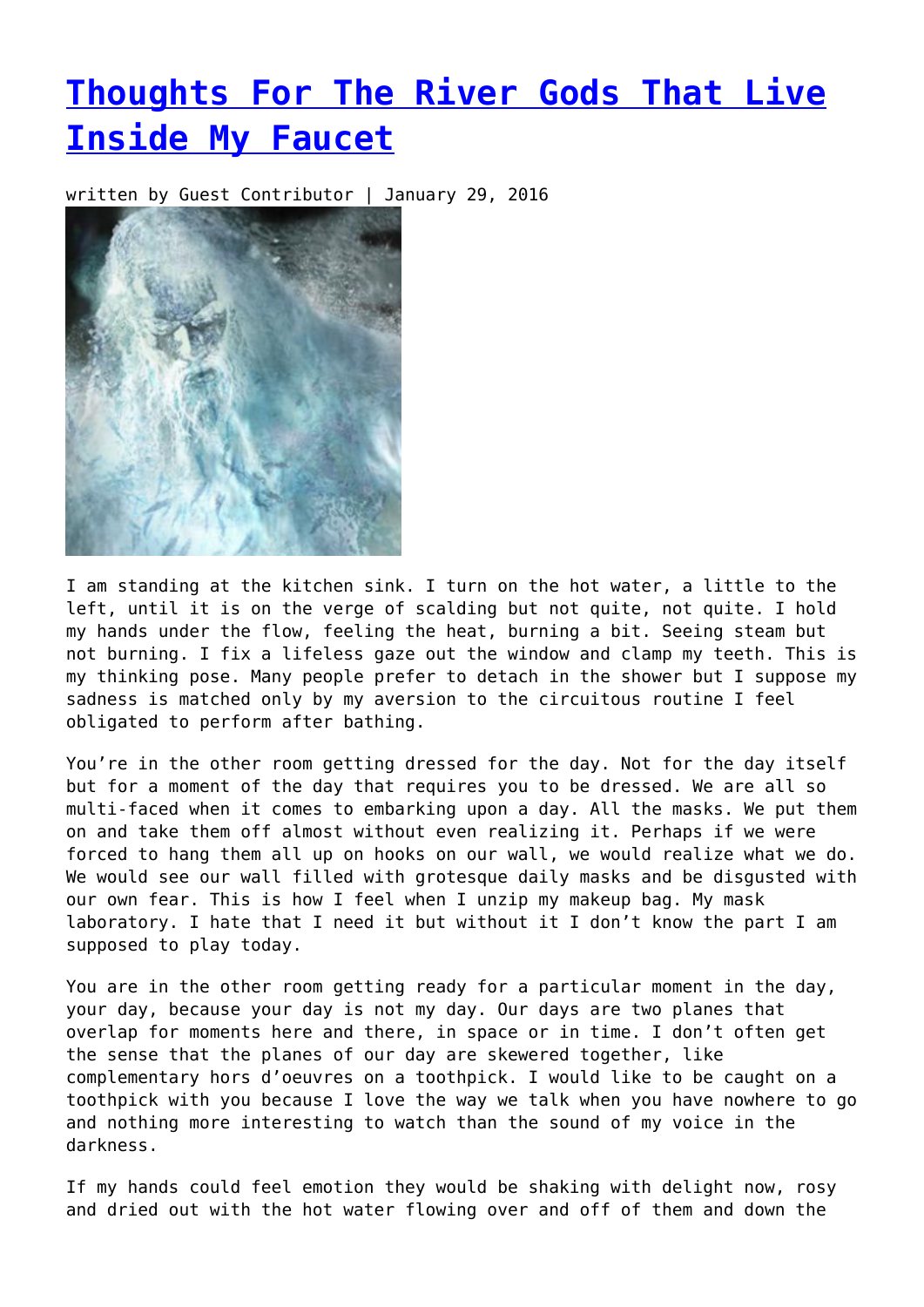drain. I don't register what is before my eyes out the window. Some bushes, I guess, and an intersection where a couple of teenagers are crossing against the traffic light. They are jogging through the crosswalk and I remember a thought I had a few weeks ago about crosswalks. It is no coincidence that they are painted like jailbirds. I imagine that every time I am in a crosswalk, the black and white stripes absorb me. I lose a dimension or two, I am a projection passing from one side to another with only the promise of this safe zone. In crosswalks we are all prisoners to the promise of immunity. We would not cross them if we weren't handcuffed to the mirage of control. Holograms dodging vehicles.

You emerge from the other room, wearing the safety suit that will get you through the next couple of hours at least. Mask in place. Mind elsewhere, not in my day or on my plane but just a few meters away. Most people don't know you are wearing one because you work very hard to craft the illusion that your wall bears no hooks. I am not sure if you have ever taken off your mask for me but I know it's there. I am the keeper of a laboratory, remember? You dash out the door and I turn off the water to listen to the sound of your footsteps plodding down the stairs. A door opens and closes somewhere. I turn the water back on because I don't know what to do even though the deluge is beginning to etch itself onto my knuckles. I close my eyes and imagine stepping into the crosswalk. The cars don't stop. They pass through me like colored steam, a mirage on the road. I am masked. I am not in control.

Sometimes you tell me to grow up and I am never sure if you are joking or serious. Your sense of humor is like that, you have perfected the art of intentional ambiguity, nudging me to mold the gray space into every imaginable antithesis.Once when we were resting you told me a story. You enjoy telling stories and I enjoy listening to them, head on your chest, neck a little stiff but I don't mind because I want to hear your stories echo inside the cavern of your chest before they roll out of your mouth. Once when we were resting you told me a story about one of your exes. You described her to me even though underneath my mask I was begging you not to tell me anything, not one single thing about her plane that overlapped with yours. You didn't hear me. Everything you said about her was the exact opposite of me, and then you said that you fucking loved everything about her. I folded myself up into an origami bird.

The sound of the water slapping my skin and pattering over the sink is calming to me. It doesn't change anything but I like the endlessness. I can stay here breathing in and out, extending my hands like a peace offering to the river gods until the hot water runs out. Maybe I should go but I am frozen here in the crosswalk, frozen here where I should be thawing, frozen here in your space, a hologram dodging vehicles.

*This piece was originally published on [Medium](https://human.parts/thoughts-for-the-river-gods-that-live-inside-my-faucet-8ce0b7397397#.8dcbhnhzv).*